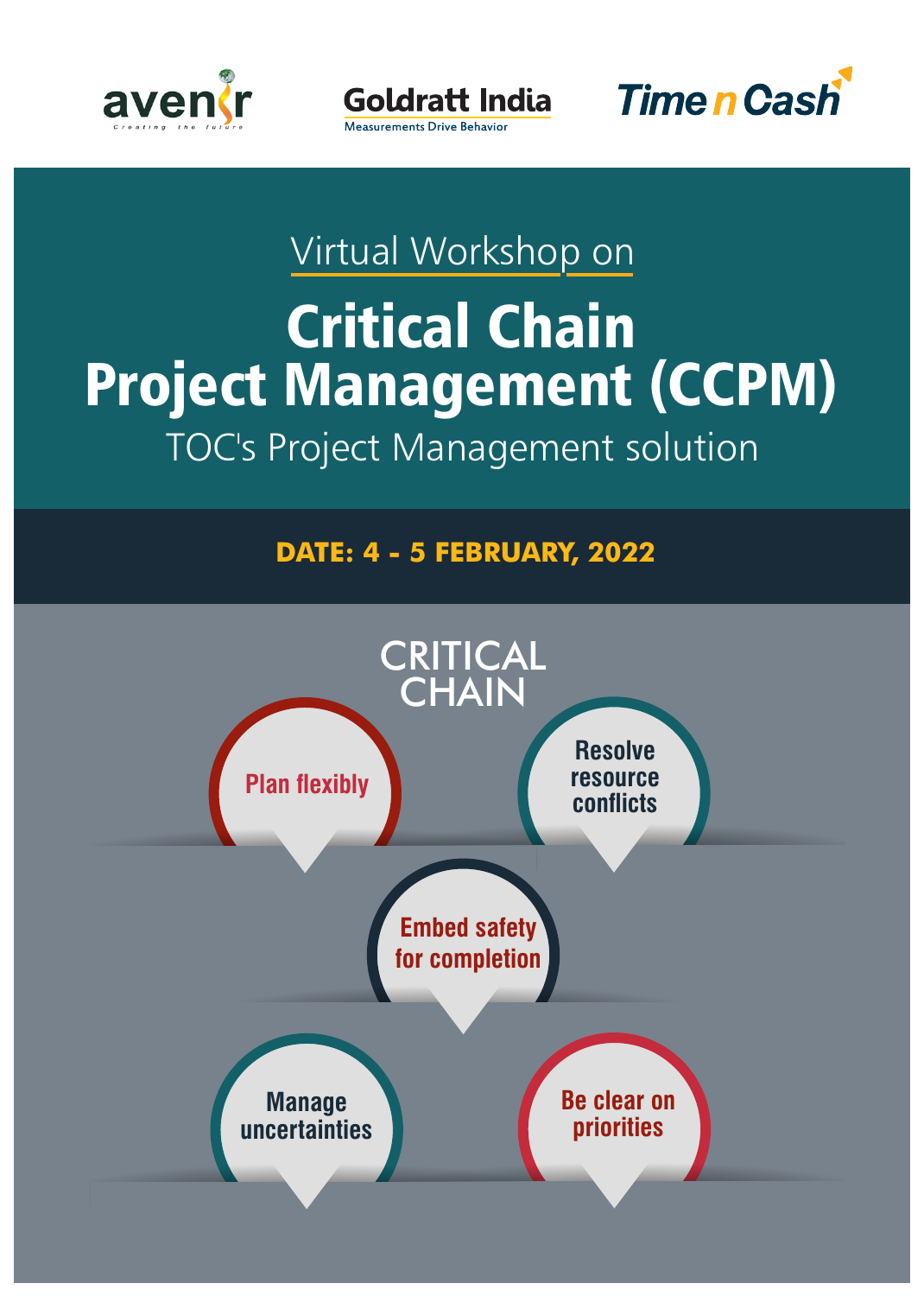- **Are your organisational goals compromised because your strategic initiatives are not completed?**
- **Do you struggle to finish projects on time, within scope and budget?**
- Do the project priorities keep shifting constantly?
- **Are your people stressed out as they work on multiple projects at the same time?**

What would you gain if the key projects in your organisation were to complete well before time and with much less stress using the same or even less resources?

Critical Chain Project Management (CCPM) was introduced in 1997 in Dr. Goldratt's book, *Critical Chain*. The critical chain is the longest chain of dependent resourced tasks in the project. The solution aims to protect the duration of the project, and therefore, completion date, against the effects of each task's structural and resource dependency, variation, and uncertainty.

The outcome is a robust approach that enables completion of projects on-time, every time, and within budget. The shorter duration provides a huge opportunity to deliver more projects over all, in the same amount of time, and same operating expenses, thereby significantly improving the bottom line.

In a multi-project environment, resource dependencies, both within and across projects, increase the number of integration points in the project which leads to problem of cascading effect of delays from one project to other.

**A plan, or project network, that includes all task and resource dependencies as well as time estimates with safety removed**

In this workshop, we will cover the CCPM methodology of planning projects with focus on the following:

**In multi-project environment, how to determine the staggering of projects based on the most loaded resource** 

**How to create a schedule showing the critical chain and the buffers**

**Identifying expediting and improvement activities based on buffer management**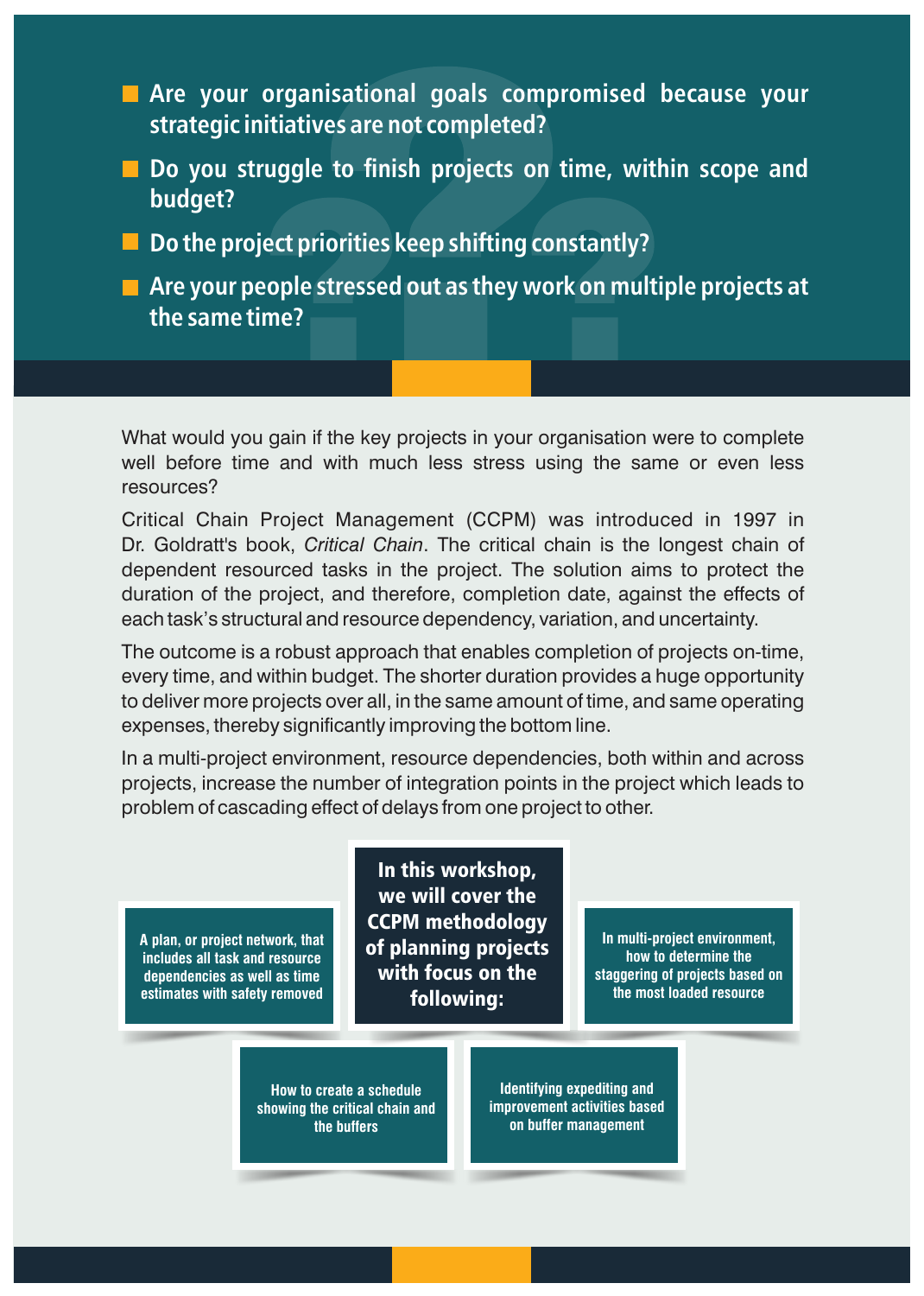## **Results that can be expected with the help of CCPM:**

- **Reduce time and budget overruns significantly (20 30% faster execution within** budget)
- **Release cash from inventory (20 30%)**
- **Clear priority system across the organization**
- **Complete more projects with the same resources**
- **E** Enable result oriented shorter project reviews
- **Create a strong base in 12 to 18 months to deliver significant jump in profits**

## **SESSION DETAILS**

Date: 4 - 5 February, 2022

#### (Friday & Saturday)

**Time: 11 am - 1 pm and 2 - 4 pm on both days Total duration: 8 hours** 

### **Investment: INR 20,000+ 18% GST**

Registration of participants will be confirmed upon receipt of payment. Please send nominations to toc.training@timencash.com or call on +91 96320 18261 for more details.

Certificate will be provided on completion of the program.

#### **[REGISTER HERE](https://toc-training.myinstamojo.com/product/3049145/virtual-workshop-on-critical-chain-project-m/)**

#### Agenda

- **Difference between critical chain and critical path**
- **Current pain points in managing projects**
- **Basic Concepts: Bad multitasking, Student syndrome, Parkinson's Law**
- **CCPM in single and multi-project environment**
- **Network planning**
- **Placing and monitoring buffers**
- **Illustration through examples**
- **CCPM implementation case studies**